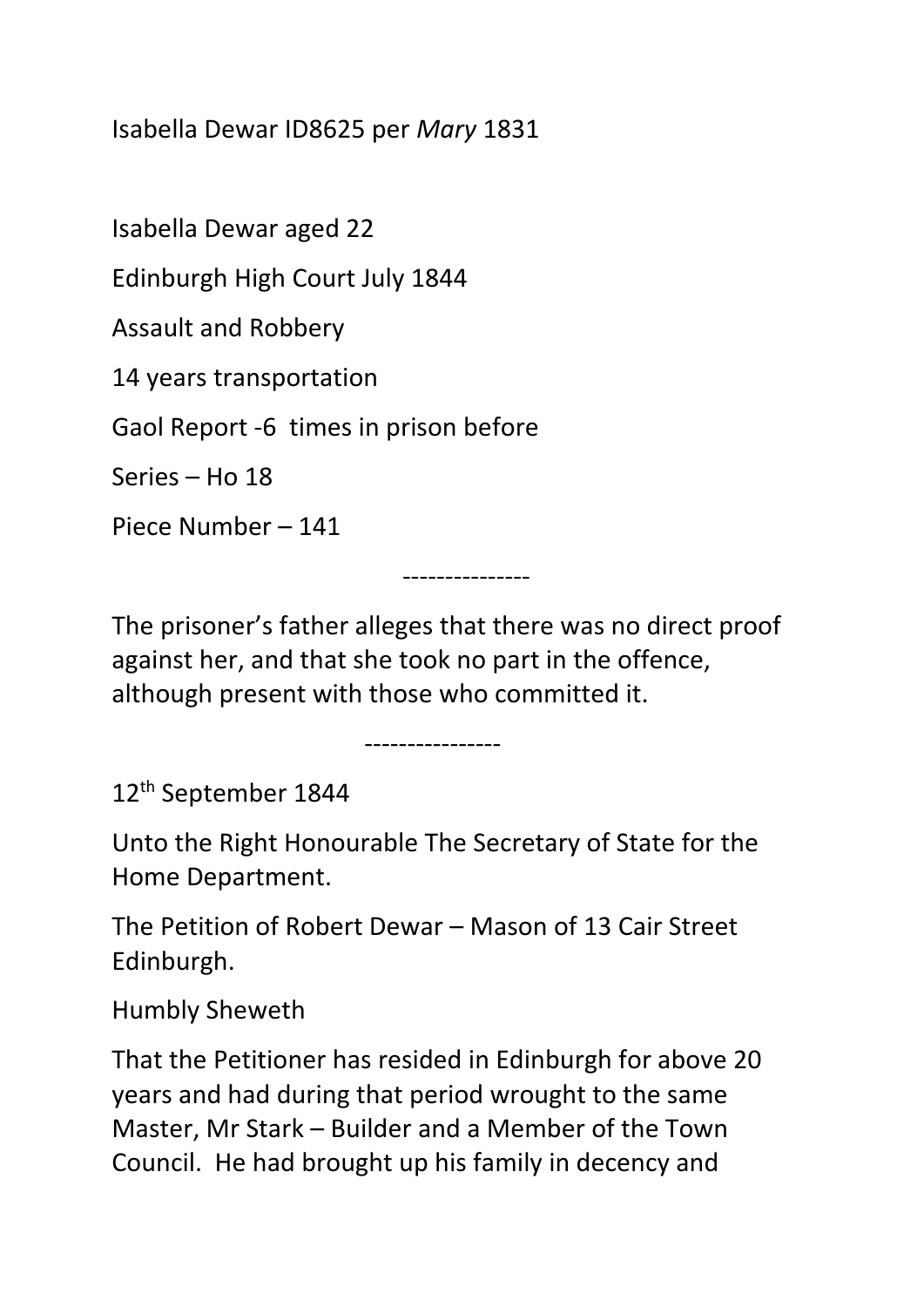respectability according to his circumstances, but unfortunately his daughter Isabella Dewar having got lately into irregular and loose habits and had company  $\begin{bmatrix} 1 \\ 0 \end{bmatrix}$  one night in the end of May last induced along with a girl named Sarah Wallace to enter an irregular house in Gooseside Place Edinburgh kept by Mrs Mary Moore in company with a man named John Armstrong - Gamekeeper,Peebles where they were treated with some liquor. That Mrs Moore and her daughter Gorgina were also in the house at the same time. That soon after they had gone into the house, Armstrong having been previously worse of liquor from going about drinking all day, a scuffle arose during which the man was struck and [killed] by a poker and robbed of some silver, after a while the Petitioner's daughter washed the blood off Armstrong 's face. That the Police being called in they were all taken to the office where after examination they were committed for trial and indicted for assault and robbery and being habit and repute thieves. That they all 3 stood trial before the High Court of Justiciary in July last and having pleaded NOT GUILTY a verdict of GUITY was found against the Petitioners daughter and Wallace, while it was found NOT PROVEN against Munro chiefly over the evidence of her said daughter, in consequence the 2 former received sentence of transportation for 14 years, while the latter was set to liberty.

That the Petitioner's daughter formally asserted her innocence of any criminal act in the matter in question, tho' she could not and did not deny that she was in company with Armstrong and Wallace at the time, but no money was ever found on her person.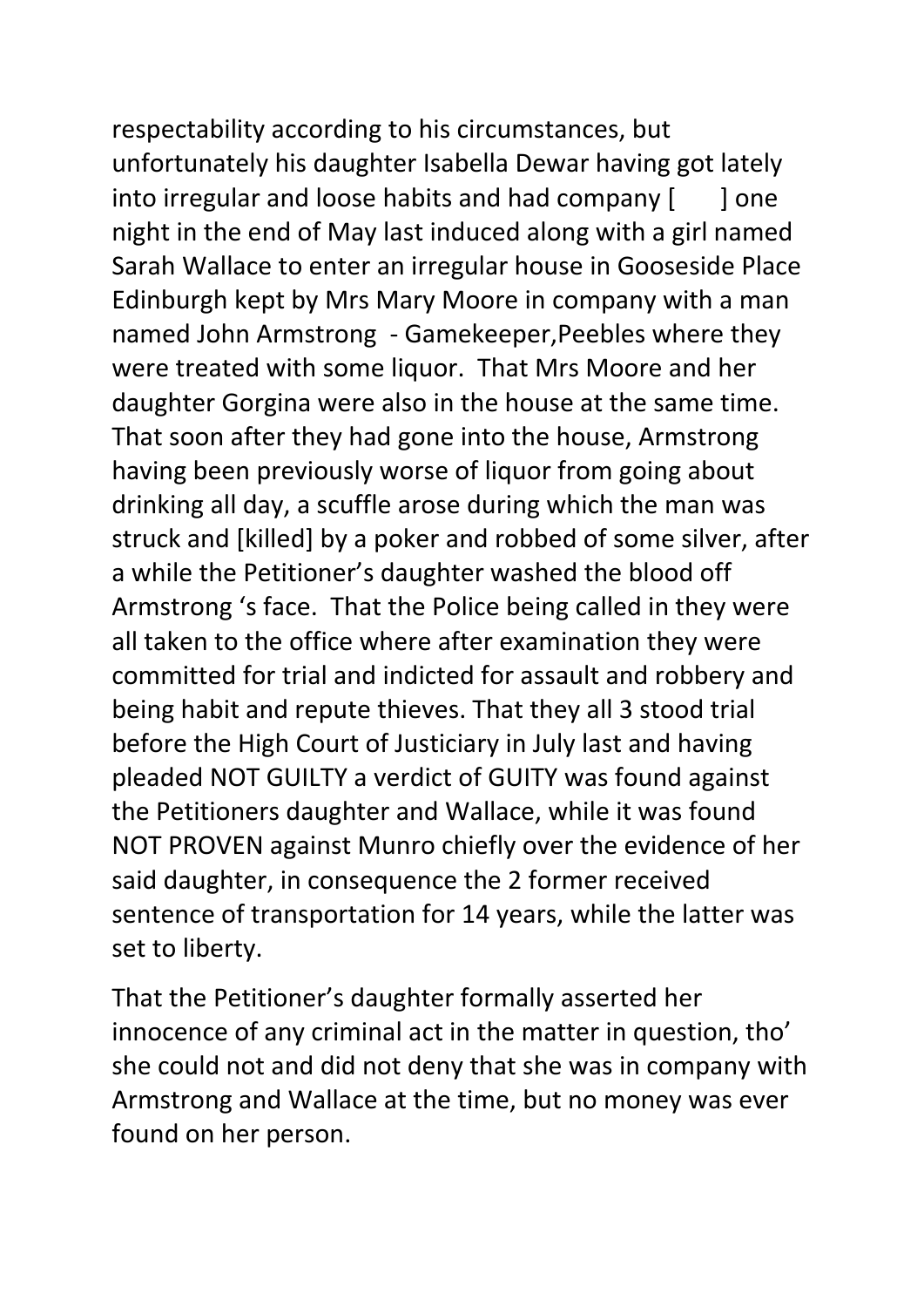That the grounds upon which this Petitioner is respectfully submitted to your serious consideration is that she Mrs Munro assaulted deliberately and soberly in the presence of 2 competent witnesses in the house of Mrs Lambert, also the Petitioner's daughter, that she alone struck Armstrong and her own daughter was the only one who took the money off him and tore his coat. The parties who heard her make this stement are Mrs Hughes , wife of Peter Hughes – Porter in Edinburgh and Mrs Law , wife of Robert Law – Shoemaker in Glasgow as well as the said Mrs Lambert.

From that candid and marked confession it is evident that the Petitioner' daughter had received an unjust sentence and ought in Law and Justice to have got free, there being no **direct** proof of any criminal act against her, but it is humbly hoped that it is not yet too late altho' she is on the eve of being sent off from this, to do her that justice and fair play which she deserves, and it is therefore anxiously and respectfully craved that you will without any delay order such investigation into her case and the above facts as justice and humanity requires and protect us.

And your Petitioner will ever pray

-------------------

Robert Dewar.

Signet Library

Edinburgh

12th September 1844

Sir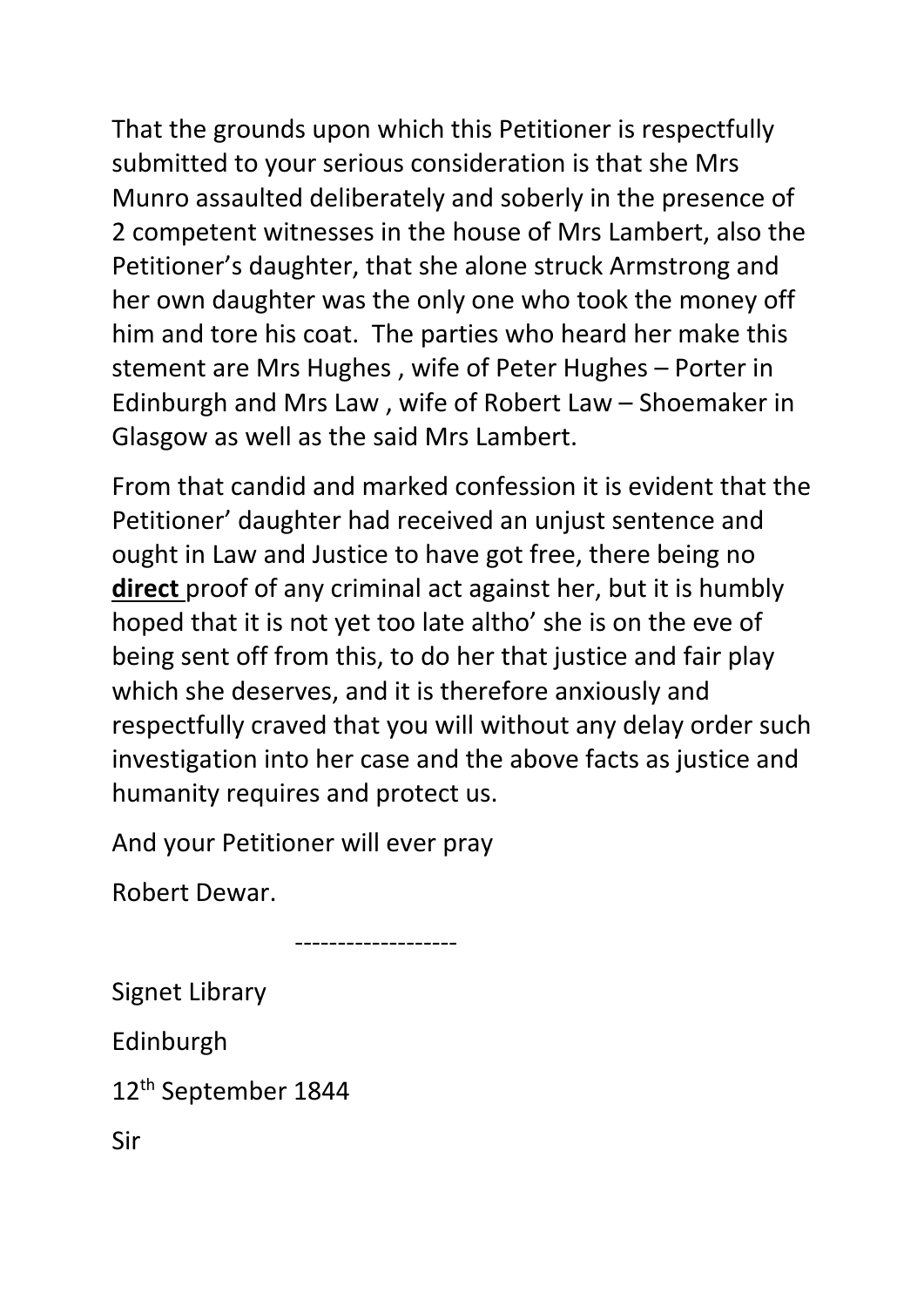I beg you will do me and my client the Petitioner, the favour of persuing the enclosed petition and Certificates and doing you best, as far as the Justice of the case demands, in favour of the poor girl.

The favour of your answer in due course to the above address, care of Mr David Arnot will oblige.

Your humble servant

Robert Dunlop.

-----------------------

Edinburgh

September 1844

Certificate in favour of Isabella Dewar

We the undersigned have known the parents of the bearer, for a series of years, and have to state that to the best of our knowledge, they have ever acted as conscientious parents in discharge of their duties, in training up a numerous family with the greatest credit to themselves with the exception of this unfortunate girl – Isabella – and who is the cause of the writing of this document. She was, while under her fathers roof, and preceptors tuition and in situations of domestic servilude of virtious and steady habits, at last to her great misfortune by listening to evil example suffered herself to be led astray and for which she is now suffering in this – to her parents – for distant land - .

May the Lord be her guide and protector and her p[arents pray that she may put it into the hearts of all those who have